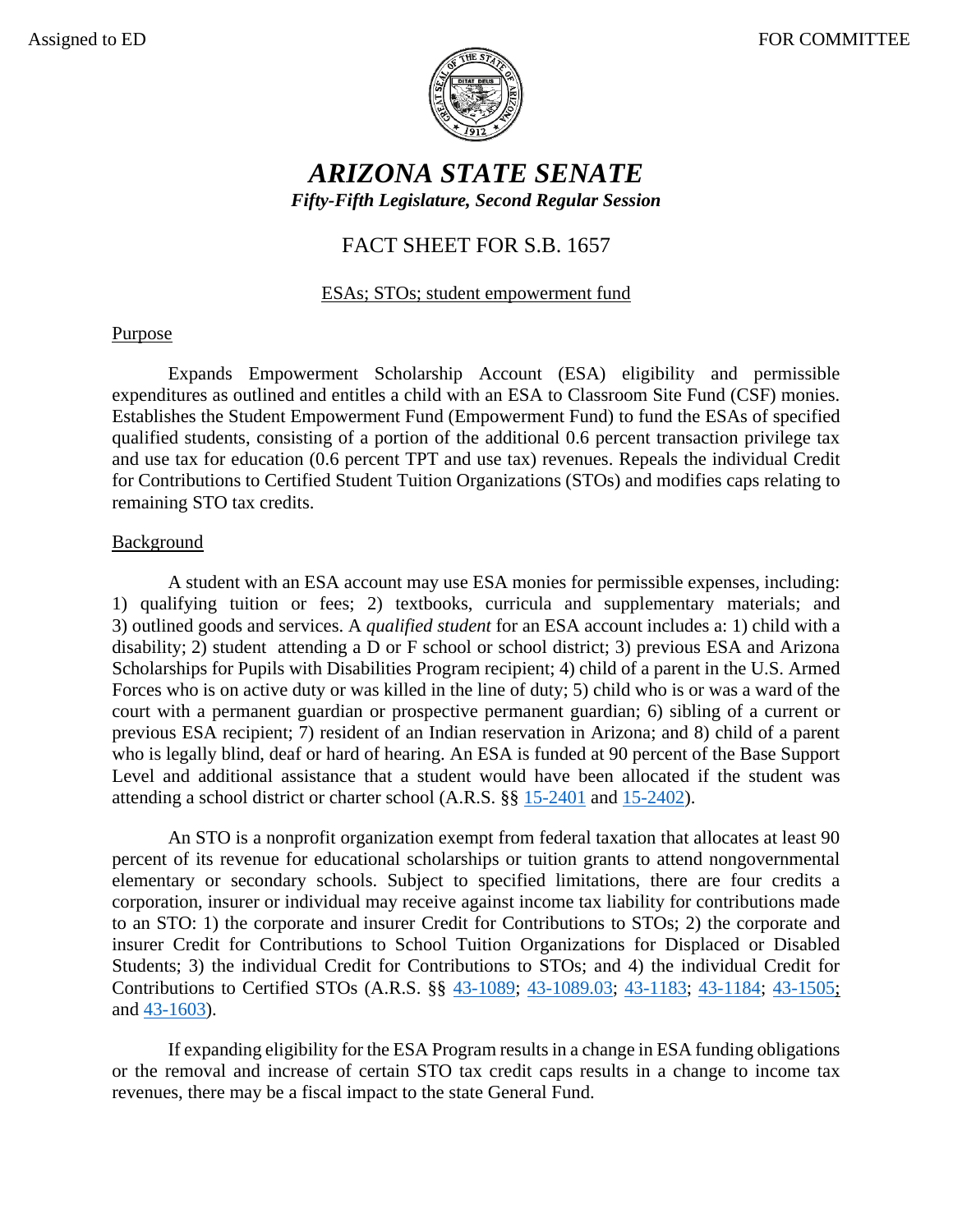FACT SHEET S.B. 1657 Page 2

#### Provisions

## *ESA Eligibility*

- 1. Expands the definition of a *qualified student* for an ESA to include a child:
	- a) who is identified as having a disability by a public school system in another state;
	- b) whose parent is a veteran of the U.S. Armed Forces or a first responder;
	- c) whose parent is a full-time health professional who provides direct patient care;
	- d) who meets the federal free and reduced-price lunch income eligibility requirements under the National School Lunch and Child Nutrition Acts;
	- e) whose household receives Supplemental Nutrition Assistance Program, Temporary Assistance for Needy Families or Section 8 Public Housing Assistance benefits;
	- f) who receives federal Title I services for low-income students under the federal Every Student Succeeds Act (ESSA);
	- g) who resides within the attendance boundary of a school that qualifies for schoolwide Title I Program funding under the ESSA;
	- h) who participates in, or previously participated in, the executive Education Recovery Benefit Program, the Open for Learning Recovery Benefit Program or any successor state grant program providing educational services to students attending a school district that ceases in-person instruction during a school year or implements a student mandate in violation of state law; and
	- i) who resides within the attendance boundary of a school district whose governing board submitted a plan to the School Facilities Oversight Board, within the previous two years, requesting new construction or school addition monies due to enrollment projections exceeding existing capacity according to building adequacy standards.
- 2. Deems, as eligible for an ESA, a child who meets one of the qualifying categories and, in lieu of meeting outlined attendance requirements, attended a nonpublic school for pupils with disabilities in the prior year, if placement was approved by ADE and contracted for by a public school district.
- 3. Reduces the logged instructional hours a qualifying student in Arizona online instruction must have received in the current or prior fiscal year to meet school attendance eligibility criteria:
	- a) from 200 to 100, for kindergarten students;
	- b) from 400 to 200, for student in grades 1 through 3;
	- c) from 500 to 250, for students in grades 4 through 6;
	- d) from 550 to 275, for students in grades 7 and 8; and
	- e) from 500 to 250, for high school students.
- 4. Deems a child *eligible to enroll in a kindergarten program* for the purposes of meeting school attendance eligibility criteria, if the child:
	- a) is at least five years of age on January 1 of the current school year and under seven years of age;
	- b) has not already completed a kindergarten program; and
	- c) is not enrolled in grade 1 of a school in the current year.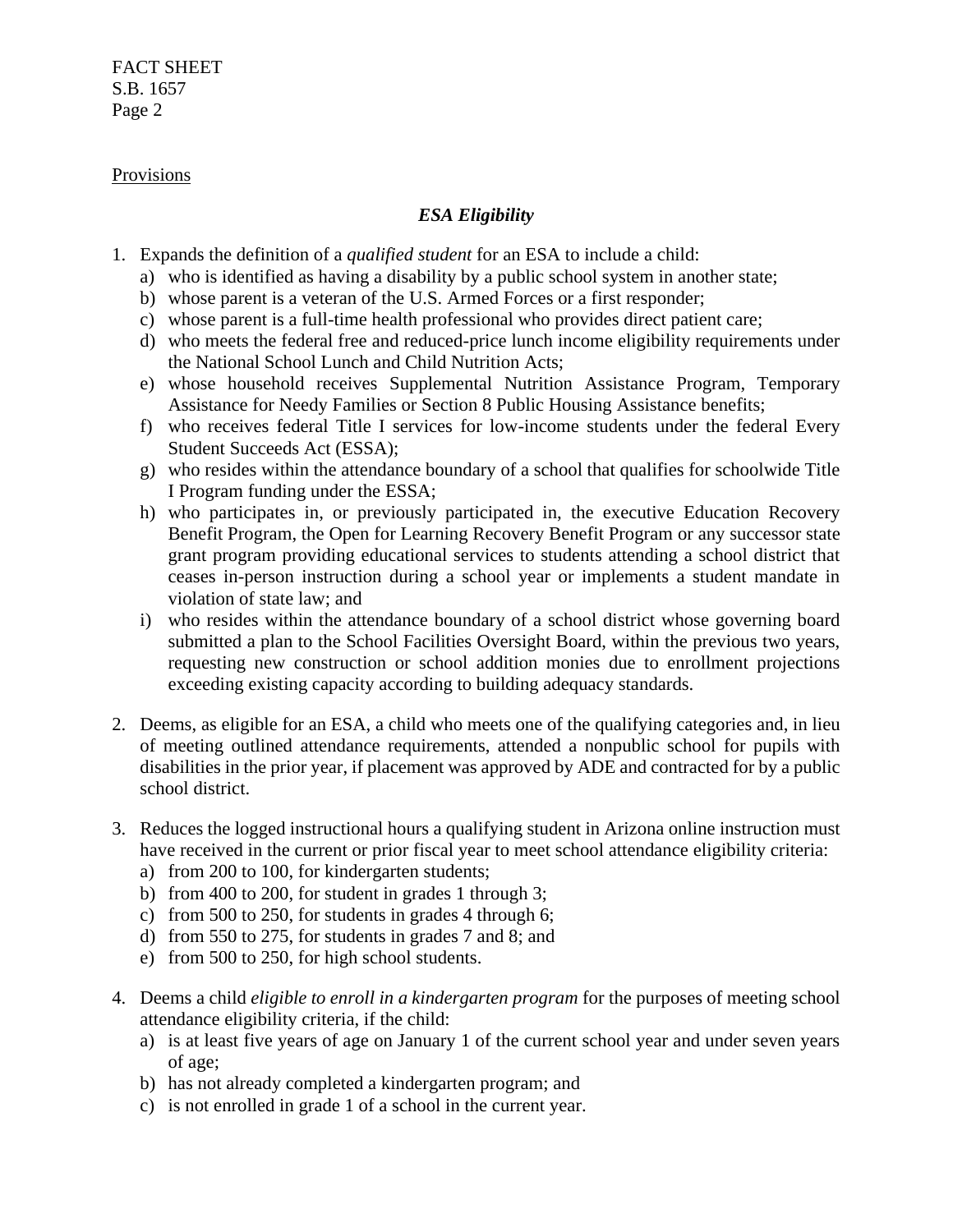- 5. Determines that the ESA enrollment parent agreement to not enroll a qualified student in a school district or charter school does not:
	- a) require a qualified student to withdraw from a public school before enrolling for an ESA if the student withdraws before receiving any ESA monies; or
	- b) prevent a qualified student from applying in advance for an ESA to be funded beginning the following school year.
- 6. Defines *first responder* and *health professional.*

## *ESA Expenditures and Administration*

- 7. Adds, to permissible ESA expenditures:
	- a) public transportation services in Arizona, including a computer pass or transportation network services between the qualified student's residence and school; and
	- b) computer hardware or technological devices primarily used for an educational purpose, including calculators, personal computers, laptops, tablet devices, microscopes, telescopes and printers.
- 8. Removes, from the specified list of prohibited ESA expenditures, consumable educational supplies, including paper, pens or markers.
- 9. Authorizes, during any period beginning January 1, 2023, in which ADE fails to ensure that a contract with an independent third party for determining whether qualifying students with disabilities are eligible to expend ESA monies for outlined educational therapies or services:
	- a) a county school superintendent to approve a list of independent third parties in the county whose evaluation may be used to make the determination; and
	- b) if the county school superintendent does not provide the list within 90 days of ADE not having a contract in effect, the parent to obtain an independent educational evaluation from a qualified examiner to make the determination.
- 10. Requires the school district in which the student resides and that serves the student's grade level to provide the expense for an independent educational evaluation from a qualified examiner obtained by a parent.
- 11. Excludes, from permissible *computer hardware or technological devices*, entertainment and other primarily noneducational devices and home theatre and audio equipment.
- 12. Defines *qualified examiner* as a licensed physician, psychiatrist or psychologist.

## *ESA Funding*

- 13. Entitles a child participating in the ESA Program to an equitable share of funding from the CSF that would otherwise be allocated for that child to a charter school or school district.
- 14. Requires ADE to annually transfer, from the CSF to the State Treasurer for deposit in each ESA, an amount equal to the CSF per-pupil amount multiplied by the student's weighted count that would be calculated if the student were attending the prior, or expected, school district or charter school.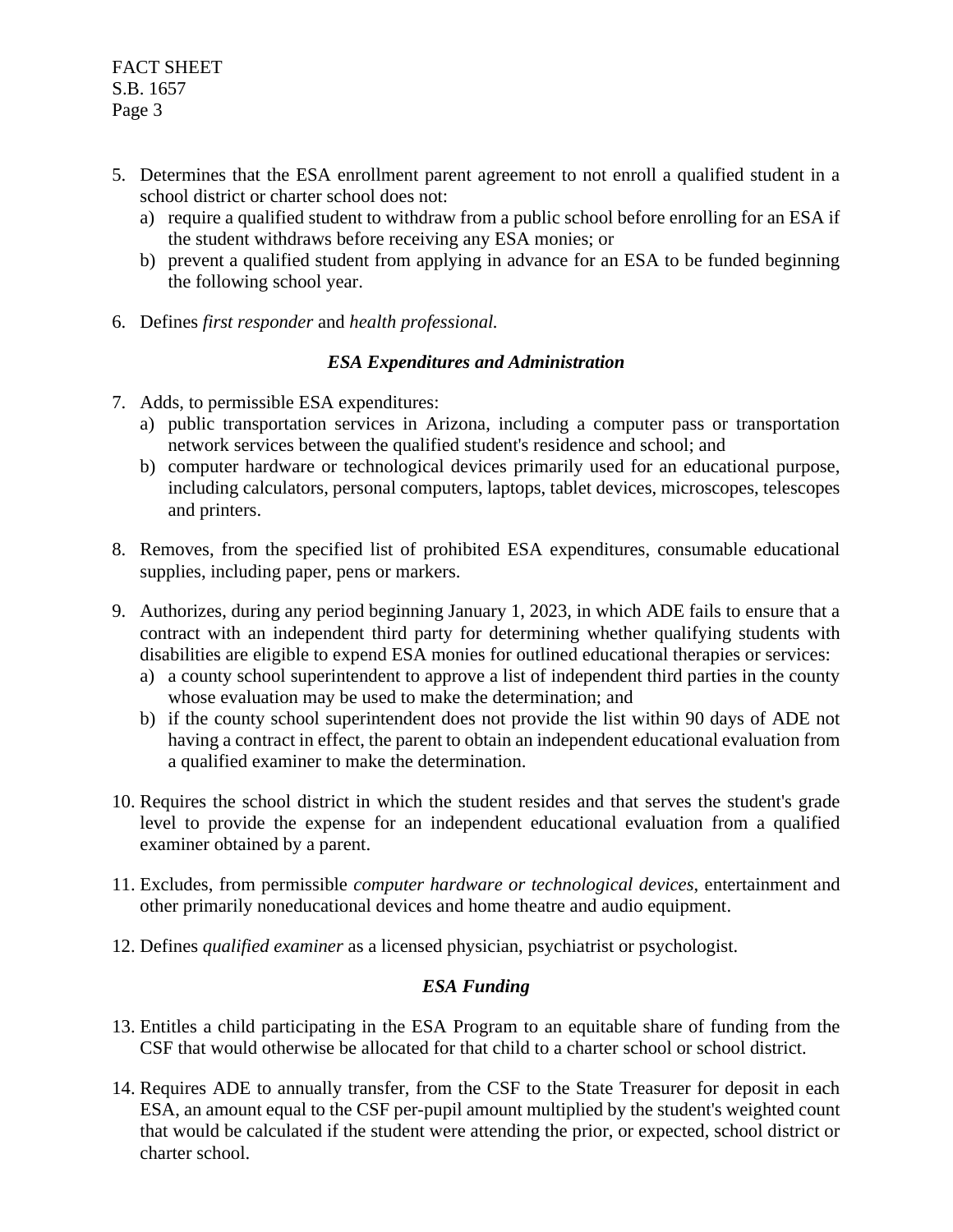- 15. Includes, in the estimated statewide weighted student count used to calculate the CSF per-pupil amount, a child participating in an ESA for as long as the student participates.
- 16. Requires ADE to deposit, into a CSF Subaccount (Subaccount), a portion of CSF revenues sufficient to provide for the transfer of CSF per-pupil amounts to ESAs.
- 17. Determines that the CSF per-pupil amount transferred to each ESA counts toward the total amount ADE must allocate to each ESA and specifies that monies may be used for any permissible ESA expenditure.
- 18. Allows Subaccount monies to be used to fund the transfer of CSF monies for school districts, charter schools or ESAs.
- 19. Directs, retroactive to March 29, 2022, the Joint Legislative Budget Committee (JLBC) to revise the CSF per-pupil amount calculation for FY 2023 to include children participating in the ESA Program within 10 days of the effective date.

#### *Empowerment Fund*

- 20. Establishes the Empowerment Fund to provide an ESA to a student who resides in a school district that:
	- a) receives more in annual per-pupil funding than the amount charged per-student for tuition and fees at a public Arizona university; or
	- b) spends local revenues in excess of the constitutionally established, statutorily-determined school district expenditure limitation.
- 21. Directs, to the Empowerment Fund beginning FY 2023, \$25 million of the 0.6 percent TPT and use tax revenues remaining after all required distributions, except for the distribution to the CSF.
- 22. Deems, to be a *qualified student* for an ESA, a student who:
	- a) resides in a qualifying school district; and
	- b) is eligible to attend a kindergarten program or has attended, for 45 days of the current or prior year, a school district school in any of grades 1 through 12 and has not graduated.
- 23. Specifies that a student who receives an ESA by qualifying based on district revenues or expenditures remains eligible for an ESA through grade 12 as long as the student:
	- a) remains in good standing;
	- b) does not enroll in a school district or charter school; and
	- c) is not removed from ESA eligibility for failure to comply with contract requirements or ESA regulations.
- 24. Reserves Empowerment Fund monies for students who qualify based on district revenues or expenditures and do not meet other ESA eligibility criteria.
- 25. Directs ADE to annually accept ESA applications, for students qualifying based on school district revenues or expenditures, on a first-come, first-served basis until the cumulative contracted award amounts exhaust Empowerment Fund monies.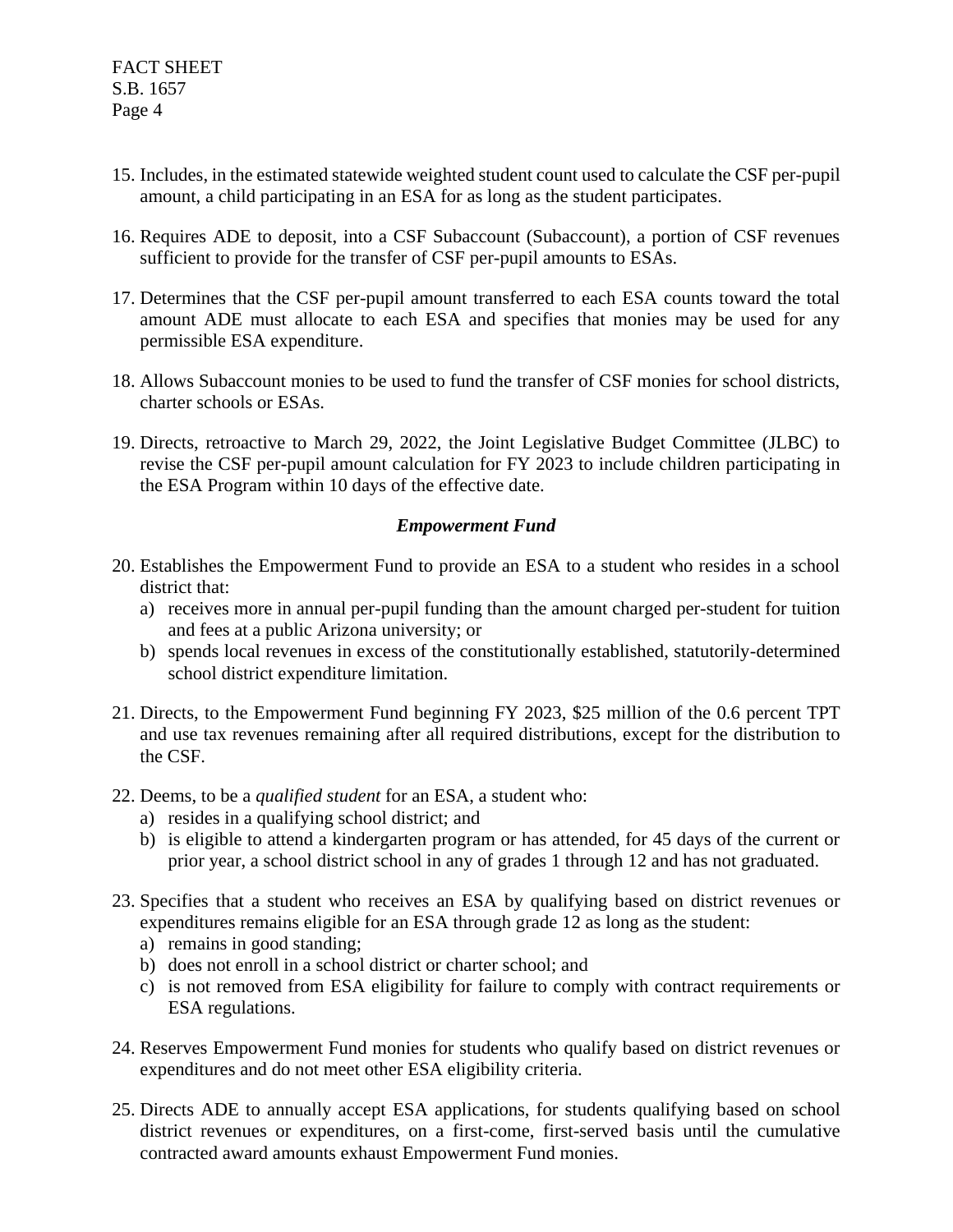- 26. Requires the ESA of a student qualifying based on school district revenues or expenditures to be funded in the first year exclusively by monies from the Empowerment Fund and the CSF in an amount equivalent to the amount statutorily-determined for other ESAs.
- 27. Specifies that the Empowerment Fund consists of monies transferred from the 0.6 percent TPT and use tax and any legislatively-determined transfer or appropriation.
- 28. Specifies that Empowerment Fund monies are continuously appropriated and exempt from lapsing.
- 29. Defines *amount charged for tuition and fees per student at a university under the jurisdiction of the Arizona Board of Regents*, *annual funding per pupil*, *local revenues* and *school district expenditure limitation.*

#### *ESA Administration*

- 30. Extends, from 10 days to 15 days, the time frame after notification of an ESA suspension within which a parent or qualified student must respond or take corrective action before ADE may remove the student from ESA eligibility.
- 31. Allows a parent to represent themselves or designate a representative who is not necessarily an attorney before an appeals hearing to the State Board of Education of any ADE administrative decision relating to ESAs.
- 32. Prohibits, from charging for services related to an ESA appeals hearing, a designated representative who is not an attorney.
- 33. Specifies that a representative participating in the hearing or assisting the ESA holder is not grounds for reversing an administrative decision order, if the supporting evidence is substantial, reliable and probative.

#### *STOs*

- 34. Repeals the individual Credit for Contributions to Certified STOs.
- 35. Directs the Arizona Department of Revenue, beginning January 1, 2023, to annually adjust the cap on the individual Credit for Contributions to STOs by the following amounts, if the amounts are greater than the average annual change in the metropolitan Phoenix Consumer Price Index (CPI) published by the U.S. Department of Labor, Bureau of Labor Statistics:
	- a) \$250 for a single individual or head of household; and
	- b) \$500 for a married couple filing jointly.
- 36. Increases, from \$6 million to \$10 million, the FY 2023 aggregate cap for the corporate and insurer Credit for Contributions to STOs for Displaced or Disabled Students.
- 37. Requires, beginning FY 2024, the aggregate cap for the corporate and insurer Credit for Contributions to STOs for Displaced or Disabled Students to be annually increased by the greater of:
	- a) two percent; or
	- b) the annual percentage increase in the CPI.